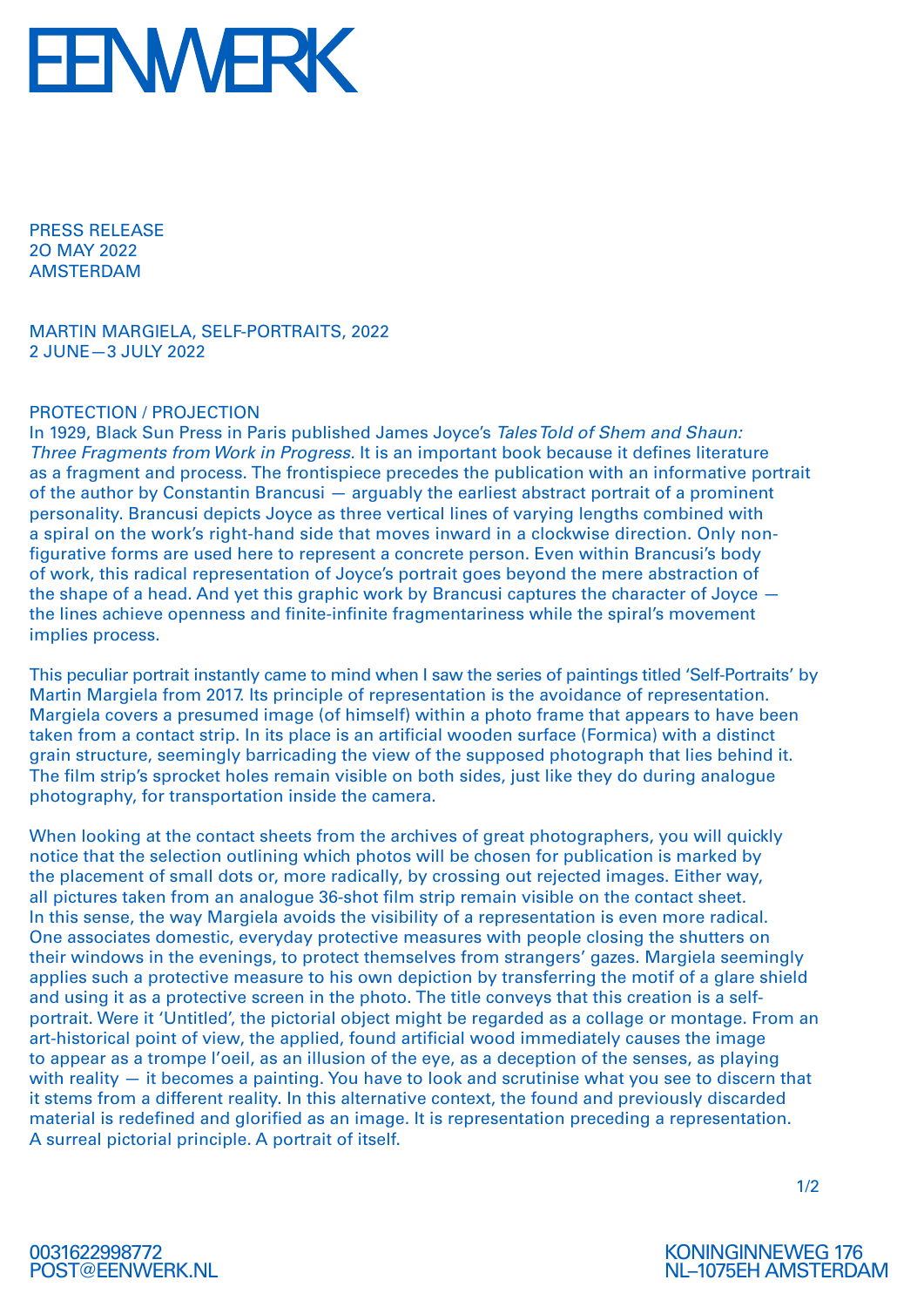## **FENWERK**

The convergence of materials as diverse as celluloid and wood veneer, coupled with the title 'Self Portrait', epitomises Margiela's strategy, lived by for years, of being invisible as a person and absent as an artist. But the work is him, and he is always there in it.

This understanding is strengthened when viewing and reading the work 'Projection Screen' from 2017. It textually depicts the opening credits of a film, telling us, like so many films, that it is based on a true story but that the characters and dialogues are fictional and should not be confused with living individuals. A warning of sorts that precedes many films and, in this context, describes playing with the alter ego of a protagonist — and, I would further argue, a self-portrait of Margiela. It is the continuation of the trompe l'oeil motif achieved by other means, not only visually but drawn by hand in the linguistic expression of an inner imagination.

When I received the first email from EENWERK with the request to write a text, a wonderful typo crept in, and it should be mentioned here because of its powerful meaning. In the email, the work is referred to as 'Protection Screen', while subsequently, the respective image caption correctly states 'Projection Screen'. This significant shift in meaning due to the tiniest confusion of letters shall serve as a summary: the image (projection) is a defence (protection), and the representation serves as a protective measure so that, in the absence of the artist, one may recognise his freedom.

FRIEDRICH MESCHEDE Art historian and former director of Kunsthalle Bielefeld

Translated from German by Katerine Niedriger

Martin Margiela was born in 1957 in Leuven, Belgium. He attended the Sint-Lukas Kunsthumaniora art school in Hasselt, Belgium, for three years, then entered the fashion department of the Royal Academy of Fine Arts in Antwerp in 1977–1981. After graduating, he worked in Italy and Belgium before moving to Paris, where he became Jean-Paul Gaultier's first assistant from 1984 to 1987. Maison Martin Margiela was founded in 1988 in the same city with a unique and avant-garde style, far from traditional references. Early on, Margiela forged links with the art world through exhibitions at the Thaddaeus Ropac gallery (Paris) and institutions such as BOZAR (Brussels), Museum Boijmans Van Beuningen (Rotterdam), Haus der Kunst (Munich), LACMA (Los Angeles), and Somerset House (London). In 1997, while continuing to work for his own label, he was appointmented as creative director for women's ready-to-wear for Hermès. He worked there for twelve seasons until 2003. In 2008, he decided to leave fashion just after the twentieth anniversary show of Maison Martin Margiela. Since then, he has devoted himself exclusively to the visual arts. His first solo exhibition, at the invitation of the Lafayette Anticipations Foundation in Paris, took place in October 2021.

Now for the first time in the Netherlands, EENWERK presents a series of works titled 'Self-Portraits', 2017 and 'Projection Screen', 2017

FOR INFORMATION PLEASE CONTACT: Julius Vermeulen

2/2